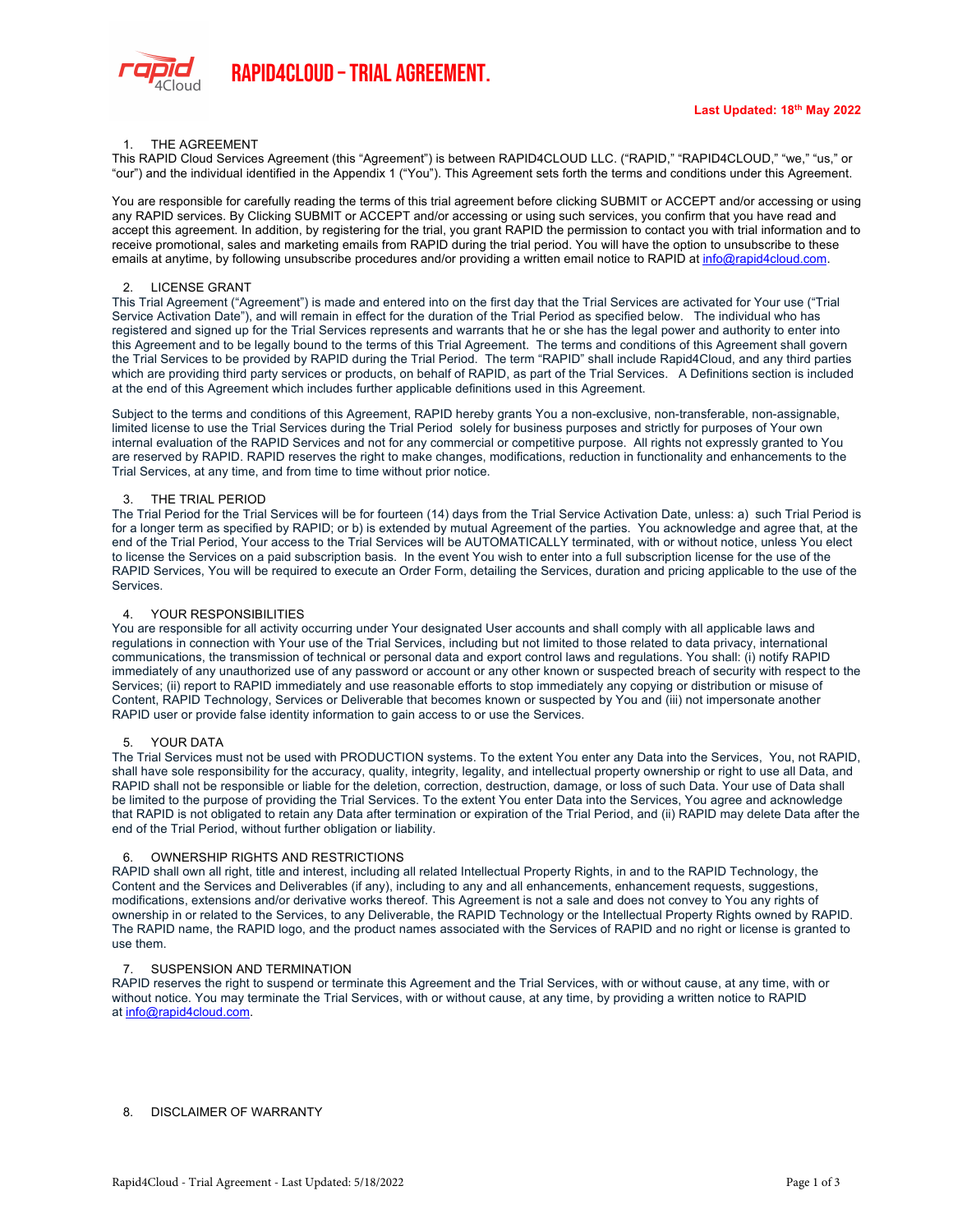THE SERVICES ARE PROVIDED "AS IS" AND RAPID MAKES NO WARRANTIES OF ANY KIND, WHETHER EXPRESS, IMPLIED, STATUTORY OR OTHERWISE, AND RAPID SPECIFICALLY DISCLAIMS ALL IMPLIED WARRANTIES, INCLUDING ANY WARRANTIES OF MERCHANTABILITY, NON-INFRINGEMENT AND FITNESS FOR A PARTICULAR PURPOSE OR ANY IMPLIED WARRANTIES ARISING OUT OF THE COURSE OF DEALING OR THE USAGE OF TRADE, TO THE MAXIMUM EXTENT PERMITTED BY APPLICABLE LAW. RAPID DOES NOT WARRANT THAT THE SERVICES, (INCLUDING PROFESSIONAL SERVICES OR RELATED DELIVERABLES, IF ANY), ARE OR WILL BE ERROR-FREE, WILL YOU'RE YOUR REQUIREMENTS, OR BE TIMELY OR SECURE. YOU WILL NOT HAVE THE RIGHT TO MAKE OR PASS ON ANY REPRESENTATION OR WARRANTY ON BEHALF OF RAPID TO ANY THIRD PARTY. RAPID'S SERVICES MAY BE SUBJECT TO LIMITATIONS, DELAYS, AND OTHER PROBLEMS INHERENT IN THE USE OF THE INTERNET AND ELECTRONIC COMMUNICATIONS. RAPID IS NOT RESPONSIBLE FOR DELAYS, DELIVERY FAILURES, OR OTHER DAMAGE RESULTING FROM SUCH PROBLEMS NOT CAUSED BY RAPID.

### 9. LIMITATION OF LIABILITY

YOU ARE SOLELY RESPONSIBLE FOR ANY CONTENT YOU LOAD INTO OR CREATE WITHIN THE TRIAL ENVIRONMENT, AND AGREE, AT YOUR SOLE COST AND EXPENSE, TO DEFEND RAPID AGAINST ANY CLAIM AND INDEMNIFY RAPID FROM ANY DAMAGES, LIABILITIES, COSTS AND EXPENSES OR THE SETTLEMENT AGREED TO BY YOU, ARISING OUT OF OR IN ANY WAY CONNECTED WITH ANY SUCH CONTENT. RAPID IS NOT RESPONSIBLE FOR THE SECURITY OF ANY CONTENT THAT YOU LOAD INTO OR CREATE WITHIN THE TRIAL ENVIRONMENT. RAPID RESERVES THE RIGHT TO MAKE CHANGES OR UPDATES TO THE SERVICES, RAPID PROGRAMS AND TRIAL AT ANY TIME WITHOUT NOTICE.

### 10. CONFIDENTIALITY

Each party (as a "**Receiving Party**" hereunder) shall not disclose to any third party, any Confidential Information of the other party (as a "**Disclosing Party**" hereunder) provided to such Receiving Party in anticipation of, or in connection with the performance of this Agreement or the Post Trial Agreement. For the avoidance of doubt, this includes Confidential Information provided to the Receiving Party prior to the Effective Date of this Agreement. As used herein, the term "Confidential Information" refers to any and all financial, technical, commercial, or other information concerning the business and affairs of the Disclosing Party, including, without limitation, any cost or pricing information, contractual terms and conditions, marketing or distribution data, business methods or plans. If Confidential Information is (a) provided as information fixed in tangible form or in writing (e.g., paper, disk or electronic mail), such shall be conspicuously designated as "Confidential" (or with some other similar legend) or (b) provided orally, such shall be identified as confidential at the time of disclosure and confirmed in writing within thirty (30) days of disclosure, unless a reasonable person would understand such information to be confidential based on its content. Notwithstanding the above, RAPID Confidential Information shall include the RAPID Technology and all pricing terms offered to You under any Order Form, and Your Confidential Information shall include Your Data. Confidential Information does not include information which (i) becomes generally available to the public other than as a result of a disclosure by the Receiving party, (ii) was available to a party on a non-confidential basis prior to its disclosure by the other party or in connection with the performance by such party of its obligations under this Agreement, or (iii) becomes lawfully available to a party on a non-confidential basis from an independent third party. The Receiving Party will not use Confidential Information for any purpose other than carrying out its obligations as set forth in this Agreement or, if applicable, the Post Trial Agreement, and shall not disclose Confidential Information to any third party, without the prior written consent of the Disclosing Party and an agreement in writing from the third party that it will adhere to the confidentiality obligations imposed herein. Third parties shall not include agents of the Receiving Party, employees or affiliates of the Receiving Party, attorneys, accountants, and other professional advisors of the Receiving Party, in each case such person must have a legitimate reason to have access to such Confidential Information and must be under a duty to protect such Confidential information which duty is substantially equivalent to the obligations contained herein. Each Receiving Party's confidentiality obligations with respect to such Confidential Information, shall remain in effect for the term of this Agreement and Post Trial Agreement and for a period of three (3) years after the termination or expiration of this Agreement and, if applicable, the Post Trial Agreement.

#### 11. GENERAL NOTICES

This Agreement shall be governed by Texas law and controlling United States federal law, without regard to the choice or conflicts of law provisions of any jurisdiction, and any disputes, actions, claims or causes of action arising out of or in connection with this Agreement or the Trial Services shall be subject to the exclusive jurisdiction of the state and federal courts located in Austin, Texas. If any provision of this Agreement is held by a court of competent jurisdiction to be invalid or unenforceable, then such provision(s) shall be construed, as nearly as possible, to reflect the intentions of the invalid or unenforceable provision(s), with all other provisions remaining in full force and effect. No joint venture, partnership, employment, or agency relationship exists between You and RAPID as a result of this Agreement or use of the Trial Services. The failure of either party to enforce any right or provision in this Agreement shall not constitute a waiver of such right or provision unless acknowledged and agreed to by such party in writing. This Agreement, (including any other documents referenced therein), comprises the entire agreement between You and RAPID regarding the subject matter contained herein and supersedes all prior or contemporaneous negotiations, discussions or agreements, whether written or oral, between the parties regarding such subject matter. All notices from You to RAPID may be made by emailing info@rapid4cloud.com and RAPID may give notice by emailing Your contact as specified on the registration form.

### 12. DEFINITIONS

As used in this Agreement and/or in any Trial Service materials associated herewith:

"**Content**" means the audio and visual information, documents, software, products and services contained in or made available via the Trial Services, other than Your Data; **"Your Data"** means any data, information or material that You may disclose or submit to RAPID or the Trial Services in the course of using the Trial Services; "**Sample Data**" means any pre-populated data provided in the Trial Services to enable You to use the Trial Services without entering its Your own Data; **"Intellectual Property Rights"** means unpatented inventions, patent applications, patents, design rights, copyrights, trademarks, service marks, trade names, domain name rights, mask work rights, know-how and other trade secret rights, and all other intellectual property rights, derivatives thereof, and forms of protection of a similar nature anywhere in the world; **"Order Form(s)"** means the form evidencing the initial subscription order for the Services and any subsequent Order Forms submitted online or in written form, specifying, among other things, the Services contracted for, the applicable Fees, the billing period, and other charges as agreed to between the parties; **"RAPID Technology"** means all of RAPID's proprietary technology (including Sample Data, software, hardware, products, processes, algorithms, user interfaces, know-how, techniques, designs and other tangible or intangible technical material or information) made available to You by RAPID in providing the